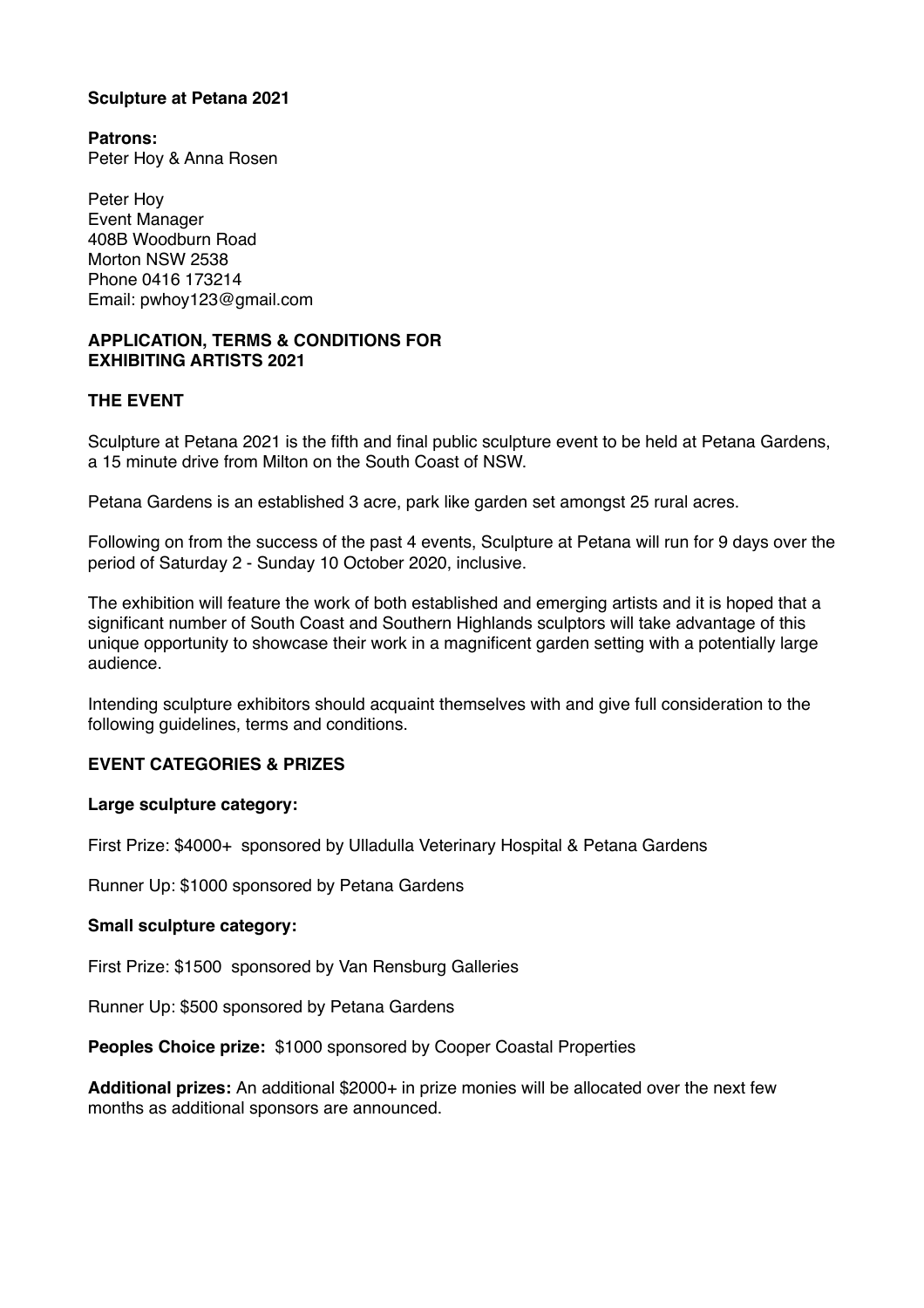# **SUBMISSIONS**

Intending exhibitors are requested to make a submission to the Sculpture at Petana management team by Friday 27 August 2021

The submission must include the following information:

• Photograph of completed work or scanned concept drawing (jpg 300dpi, 10 x 15cm, file saved as artists surname, first initial)

- Title of Work (for catalogue) Dimensions (for catalogue)
- Materials used and type of construction (e.g. welded metal) Price (must be for sale)
- Address and phone number (for correspondence) Brief artist's statement
- Brief resume (optional)
- Intended time of installation
- Preference for display; open space lawn area/s, 5m x 5m pond area, enclosed (hedged) space/s
- Siting requirements
- For large or heavy sculptures details for delivery and installation should be provided for potential buyers by the exhibiting sculptor.

#### **SELECTION**

A selection panel appointed by the Management Team will select works to be exhibited and reserves the right to reject any submission without giving a reason. Delivered, finished works that are not representative of concept drawings may also be rejected.

#### **SCULPTURE DESIGNS AND SITE REQUIREMENTS**

Sculptors need to bear in mind that this is a public art exhibition that can be expected to be attended by a broad section of the community, not just art and garden lovers. Therefore, it can reasonably be expected that sculptures may risk being subjected to handling and being played on by children. Further, the site is exposed and may be subject to high winds. Sculptural works will therefore need to be of strong construction and, most importantly, not present a risk to public safety. As such, sharp edges and protrusion points and unstable constructions should be avoided. Any glass will need to be zone toughened.

The Management Committee reserves the right to reject any sculptures it believes will present an unacceptable level of risk to public safety. Works that are deemed to present significant risk will not necessarily be rejected, but may be exhibited subject to the artist agreeing to the implementation of risk management strategies such as the flagging of guy ropes or roping off the exhibit. However, artists may consider that this will detract from the intended visual effect and, if so, should opt for low risk designs.

#### **SITE SELECTION**

Site selection will be determined in the first instance by the site requirements of the sculpture as detailed above.

Alternatively, site selection can be made by the artists prior to or on the installation days, although first preference will be given to those who have pre-selected sites.

Site selections that are deemed by the Management Committee or Site Supervisor to be a risk to the public will need to be changed following consultation with the exhibiting sculptor.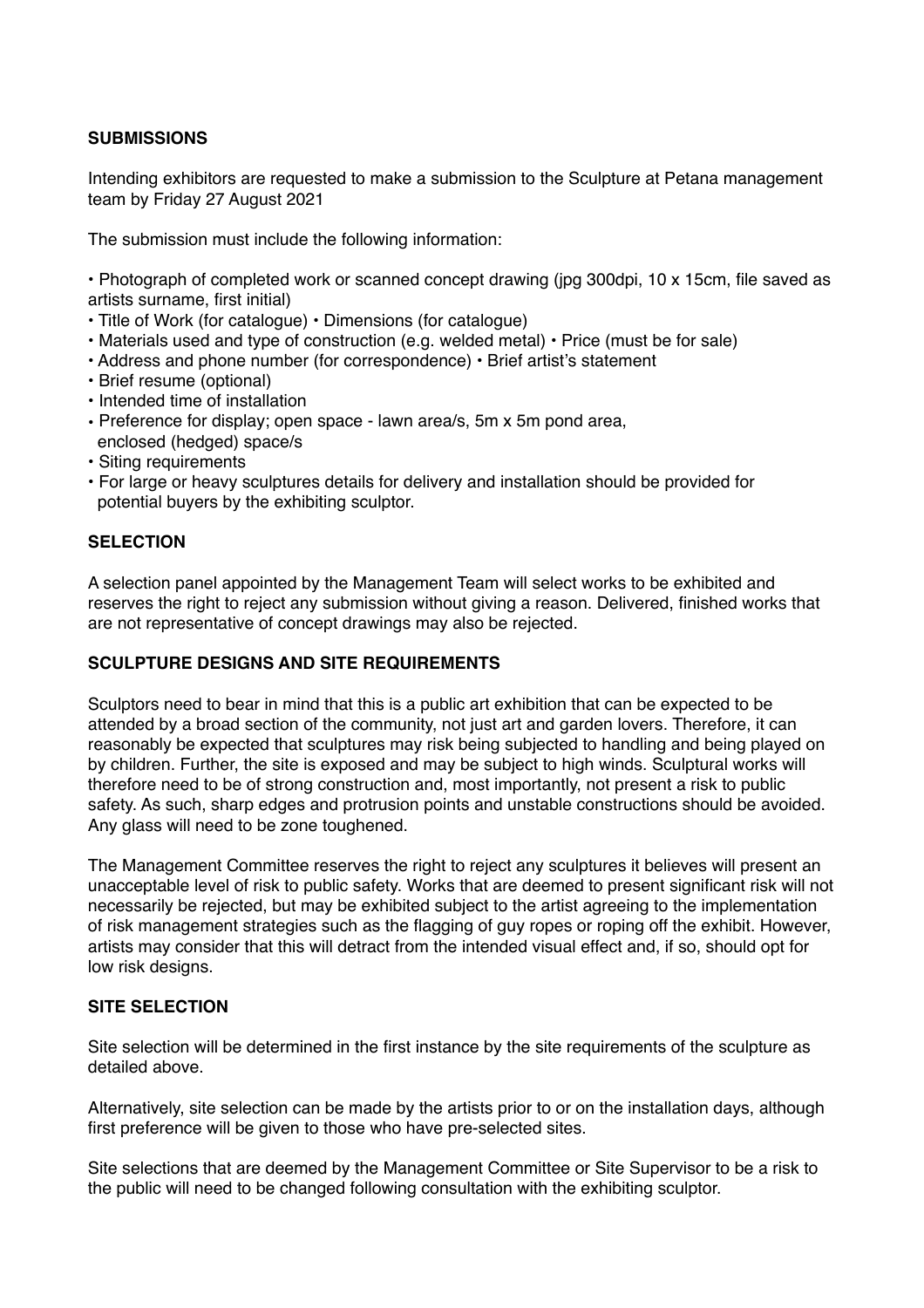# **SMALL SCULPTURE DISPLAY**

All small sculpture entries will be displayed under cover, unless requested otherwise by the sculptor for display in a garden or pond setting.

Freestanding sculptures will be displayed on tables provided by the Management Committee where possible. A limited number of plinths will be available for display purposes. **Please provide your own plinth where it is possible to do so.**

Larger or taller works will be placed on the floor. A limited number of wall and ceiling hung sculptures can be accepted, and must be delivered ready for display, with hooks, wire etc attached.

Please note your preference for display on your application, i.e. display table, floor, wall or ceiling hung.

# **TRANSPORT**

All exhibiting artists will be responsible for the transport of their sculptures to and from Petana Gardens. As Petana Gardens is a secure location exhibitors can deliver their work prior to and during the **set up - installation dates; Wed. 22 to Sunday 26 September 2021**

## **INSTALLATION & DEINSTALLATION**

Installation will take place from **Wed. 22 to 26 September to Sunday 2021 between 10am - 4pm.**

Deinstallation will take place from 10am to 4pm during the week of 11 October.

Exhibiting artists will be responsible for the installation and deinstallation of their sculptures. A small team of volunteers will be available on the day to provide assistance. This assistance may not be available to artists who arrange to have their sculpture removed outside of the specified dates.

Any sculptures not removed by 5.00pm Friday 17 October may be moved into a storage/holding area and become the property of the Management unless prior arrangements have been made to the contrary.

## **MAINTENANCE**

Artists are responsible for maintaining their exhibits in a presentable condition, including repairing damage, for the duration of the exhibition.

## **GENERAL INFORMATION**

## **LIABILITY**

The Management Committee will make every effort possible, including regular patrols, to protect exhibits from vandalism or theft. However, its resources and manpower will be limited and it cannot guarantee 24 hour surveillance. It is therefore a condition of exhibition that the artist accepts full liability for theft of and/or damage to their exhibit.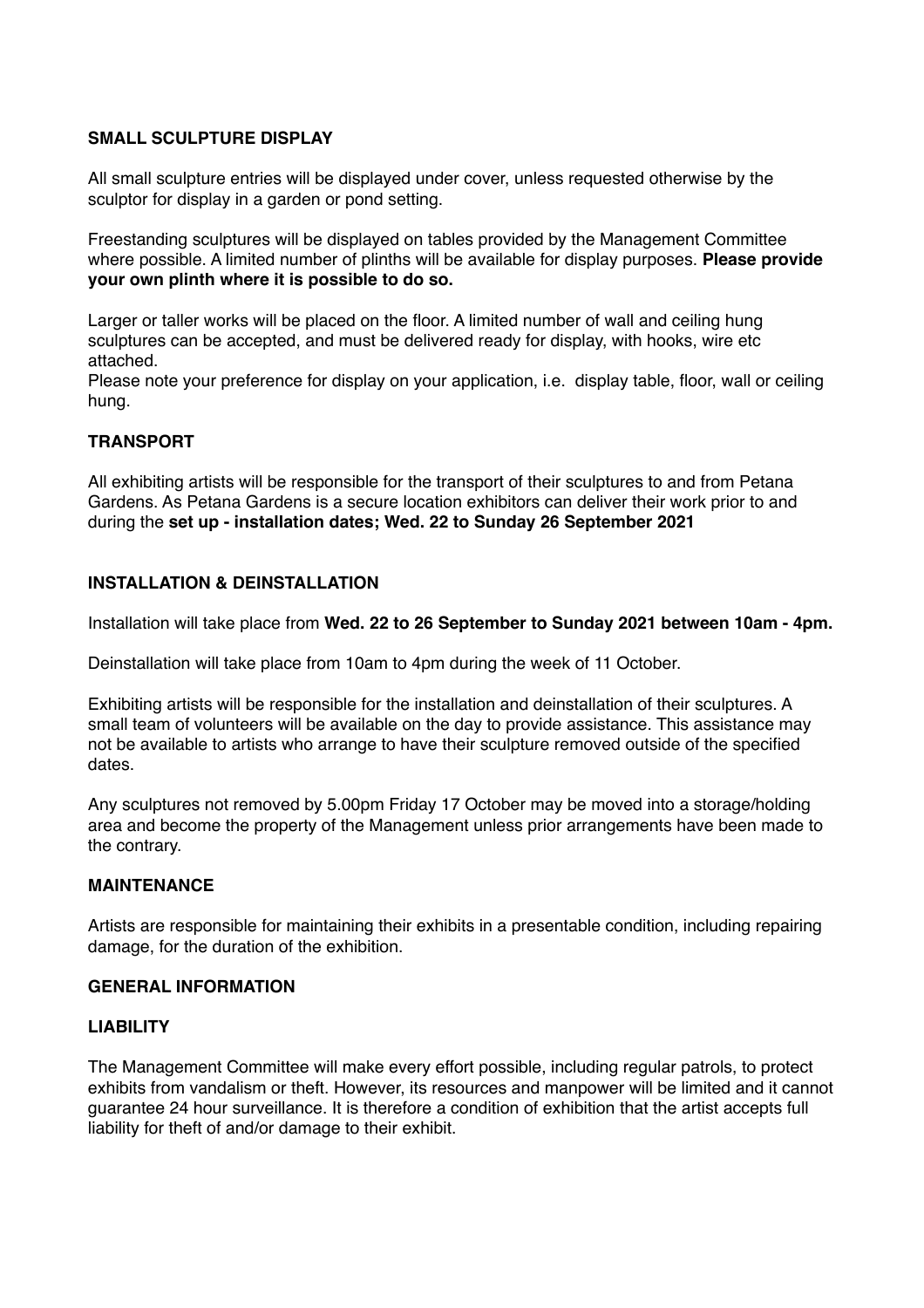The Management Committee reserves the right to move or remove sculptures for any reason, including, but not limited to, public safety concerns. By agreeing to the conditions of entry, the artist authorizes the handling of his or her sculpture by the Management Committee's volunteer workers and accepts full liability for any damage that may result.

# **SALES**

All sculptures entered into the exhibition must be FOR SALE.

Exhibiting artists are invited to price their work for sale. The total of any agreed sale price will be payable, in the first instance, to the Management as the artist's selling agent. The Management Committee will charge a **20% commission** on all sales. GST will be applied where a sculptor is registered for the Goods and Services tax.

## **REPRODUCTION OF IMAGES**

Sculpture at Petana has the right to reproduce images of the sculpture to be exhibited, as provided by the artist, for use in the exhibition catalogue, publicity, advertising, website, documentary, promotional video, exhibition or archival purposes in any manner connected with the exhibition.

## **APPLICATION FEE**

#### **An application fee of \$10 per sculpture entry will apply for this event.**

#### **AGREEMENT**

Prospective exhibitors are required to sign the agreement on the last page and return it to the Event Manager as soon as possible.

## **FURTHER INFORMATION**

For further information phone Peter Hoy, the Event Manager on 0416 173214 or write an email to: sculptatpetana@gmail.com